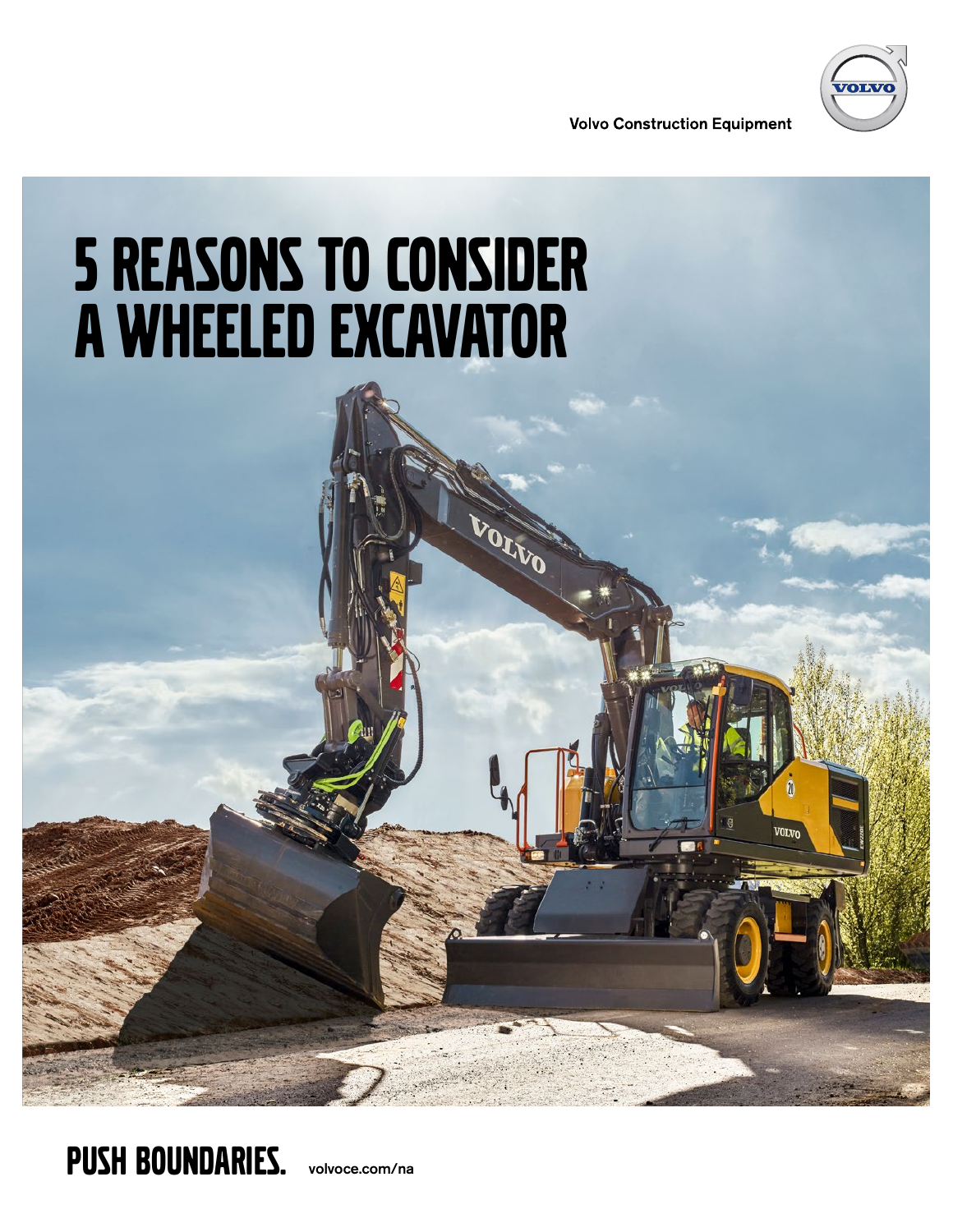

Wheeled excavators have been staples in construction fleets throughout Europe and Asia for decades, but in the United States they've been slow to catch on, largely due to lack of available machines in the market. With several manufacturers, including Volvo, introducing a slew of new wheeled size classes into the North American market, there's an opportunity for contractors to rethink the way they build their fleets. Here's what you need to know about wheeled excavators.

# **1. You're not sacrificing performance**

A common misconception about wheeled excavators is that you lose the stability of a crawler. That is simply not the case. With outriggers, a wheeled excavator is every bit as stable as a comparable crawler — and you won't be sacrificing on power, breakout/tearout forces, reach or digging depth, either.

## **2. They're not just for roadside work**

Wheeled excavators are great for roadside work due to their mobility and versatility. Not only can the short-swing models work in narrow lanes for less traffic disturbance, but they're able to easily transition from placing concrete barriers to digging after a quick attachment swap. But wheeled excavators can do so much more than just roadside work.

Swap out an outrigger for a dozer blade, add a tilt rotator, and you have an incredibly versatile and mobile machine for utility installation. Outfit the machine with a hydraulically elevating cab and a grab arm with grapple for a mobile material handler. Add a guarding package and ventilation system, and it's the perfect machine for waste handling. Add solid tires and a rotation grapple, and you can travel around a scrap yard with enough finesse to dismantle a car, component by component. Switch from a one-piece to two-piece boom for extra lift capacity in tight quarters. For added benefit, a short-swing wheeled excavator can turn within one lane of traffic. With this level of versatility, replacing a backhoe with a wheeled excavator starts to become a no-brainer for many applications.